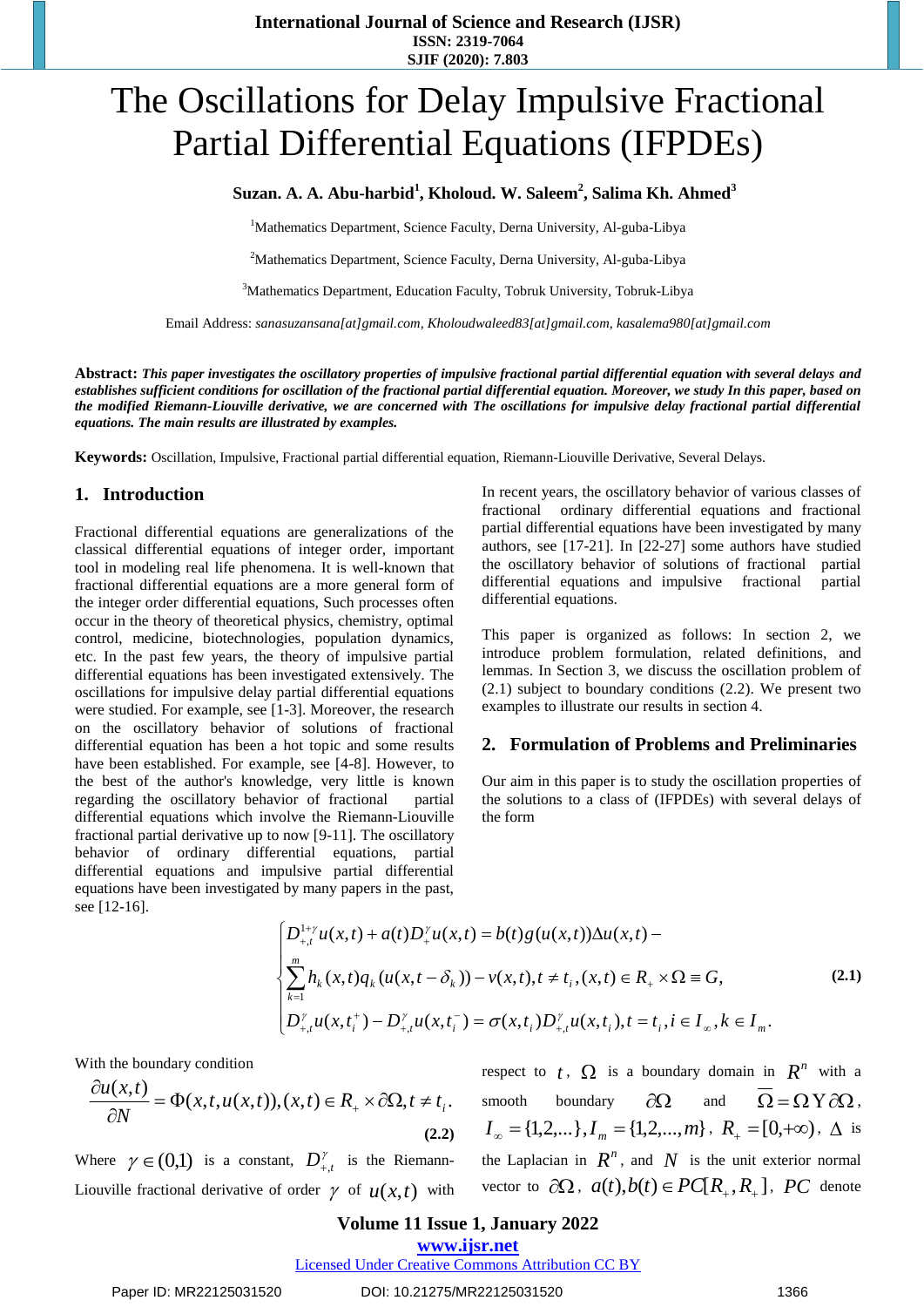the class of functions which are piecewise continuous in *t* with discontinuities of first kind only at  $t = t_i$ ,  $\delta_k > 0$ . The solution  $u(x,t)$  of the problem (2.1),(2.2) and  $D_{+,t}^{\gamma} u(x,t)$  are piecewise continuous with discontinuities first kind only at  $t = t_i$ , and left continuous at  $t = t_i, i \in I_\infty$ .

The following conditions are assumed to hold

C1:  $q_k : R \to R$  is a continuous function such that  $q_k(u)/u \ge i_k$ , for all  $u \ne 0$ ; and  $i_k$  is a positive constant,  $k \in I_m$ 

 $C2: h_k(x,t) \in PC[R_1 \times \Omega, R_+],$ and  $h_k(t) = \min_{1 \le k \le m} \min_{x \in \Omega} h_k(x,t)$ . C3:  $v(x,t) \in PC[R_+ \times \overline{\Omega}, R_+]$ . C4:  $g(u) \in C(R, R); ug'(u) \ge 0; \Phi(x, t, u)$  is a piecewise continuous function, such that  $u\Phi(x,t,u)g(u) \leq 0.$ C5:  $\sigma: R_{+} \times \Omega \to R_{+}$  such that  $\sigma(x, t_i) \leq \gamma_i$ .

C6: The given numbers  $0 < t_1 < \cdots < t_i < \cdots$ , are such

that  $\lim_{i \to \infty} t_i = +\infty$ .

C7: At the moments of impulsive the following relation is satisfied:

$$
D_{+,t}^{\gamma}u(x,t_{i}^{-})=D_{+,t}^{\gamma}(x,t_{i})
$$

For the sake of convenience, in this paper, we denote:

$$
U(t) = \int_{\Omega} u(x,t)dx \, ; \, V(t) = \int_{\Omega} v(x,t)dx \, (2.3)
$$

**Definition 2.1** A nonzero solution  $u(x,t)$  of the problem  $(2.1),(2.2)$  is said to be nonoscillatory in the domain  $\tilde{G}$  if there exists a number  $t_0 \ge 0$  such that  $u(x,t)$  has a constant sign for  $(x,t) \in \Omega \times [t_0,+\infty)$ . Otherwise, it is said to be oscillatory.

**Definition 2.2** The Riemann-Liouville fractional derivative of order  $\alpha > 0$  of a function  $y: R_+ \to R$  on the halfaxis  $R_+$  is given by

$$
D_{+,t}^{\alpha} = \frac{1}{\Gamma(\alpha - \alpha)} \frac{d^{\lceil \alpha \rceil}}{dt^{\lceil \alpha \rceil}} \int_{0}^{t} (t - \xi)^{\lceil \alpha \rceil - \alpha - 1} y(\xi) d\xi \text{ for}
$$
  
 $t > 0$  (2.4)

Provided the right hand side is pointwise defined on  $R_{+}$ ,  $\Gamma$  is gamma function,  $\alpha$  is the ceiling function of  $\alpha$ .

**Definition 2.3** The Riemann-Liouville fractional partial derivative of order  $0 < \alpha < 1$  with respect to t of a function  $u(x,t)$  is given by

$$
D_{+,t}^{\alpha}u(x,t) = \frac{1}{\Gamma(1-\alpha)}\frac{\partial}{\partial t}\int_{0}^{t}(t-\xi)^{-\alpha}u(x,\xi)d\xi
$$
 (2.5)

Provided the right hand side is pointwise defined on *R* .

**Lemma** 2.1 Let 
$$
E(t) = \int_{0}^{t} (t - \xi)^{-\alpha} y(\xi) d\xi
$$
 for

 $\alpha \in (0,1)$  and  $t > 0$ . Then

$$
E'(t) = \Gamma(1-\alpha)D_+^{\alpha}y(\xi).
$$
 (2.6)

**Lemma 2.2** Let  $0 < \alpha < 1, m \in N$  and  $D = d/dx$ . If the fractional derivatives  $(D_+^{\alpha} y)(x)$  and  $(D_+^{m+\alpha} y)(x)$  $^{'}+$ exist, then

$$
(D^m D^{\alpha}_+)y)(x) = (D^{m+\alpha}_+)y(x) \qquad (2.7)
$$

# **3. The Oscillation of the Problem (2.1)-(2.2)**

In this section, we establish sufficient conditions for the oscillation of all solutions of the boundary problem (2.1)- (2.2).

**Theorem 3.1** If impulsive fractional differential inequality

$$
D_{+,t}^{1+\gamma}U(t) + a(t)D_{+,t}^{\gamma}U(t) \le -V(t), \tag{3.1}
$$

$$
D_{+,l}^{\gamma}U(t^+) \leq (1+\alpha_i)D_{+,l}^{\gamma}U(t), i=1,2,...,(3.2)
$$

Has no eventually positive solutions and impulsive fractional differential inequality

$$
D_{+,t}^{1+\gamma}U(t) + a(t)D_{+,t}^{\gamma}U(t) \geq -V(t), \qquad (3.3)
$$

$$
D_{+,t}^{\gamma}U(t^+) \ge (1+\alpha_i)D_{+,t}^{\gamma}U(t), i=1,2,...,(3.4)
$$

Has no eventually negative solutions, then every nonzero solution  $u(x,t)$  of the problem (2.1) and (2.2) is oscillatory in the domain *G* .

**Proof** Suppose to contrary that  $u(x,t)$  be a nonzero solution of the problem (2.1) and (2.2) which is nonoscillatory in the domain  $G$ . Without loss of generality, we assume that  $u(x,t)$  is an eventually positive solution of problem  $(2.1)$  and  $(2.2)$  in the domain  $G$ . Then there exists a  $t_0 \ge 0$  such that  $u(x,t) > 0, u(x,t - \delta_i) > 0$ , for  $(x, t) \in \Omega \times [t_0, +\infty)$ .

**Case I:**  $t \neq t_i$ . Integrating the first equation of problem (2,1) with respect to  $\chi$  over the domain  $\Omega$ , we have

**www.ijsr.net**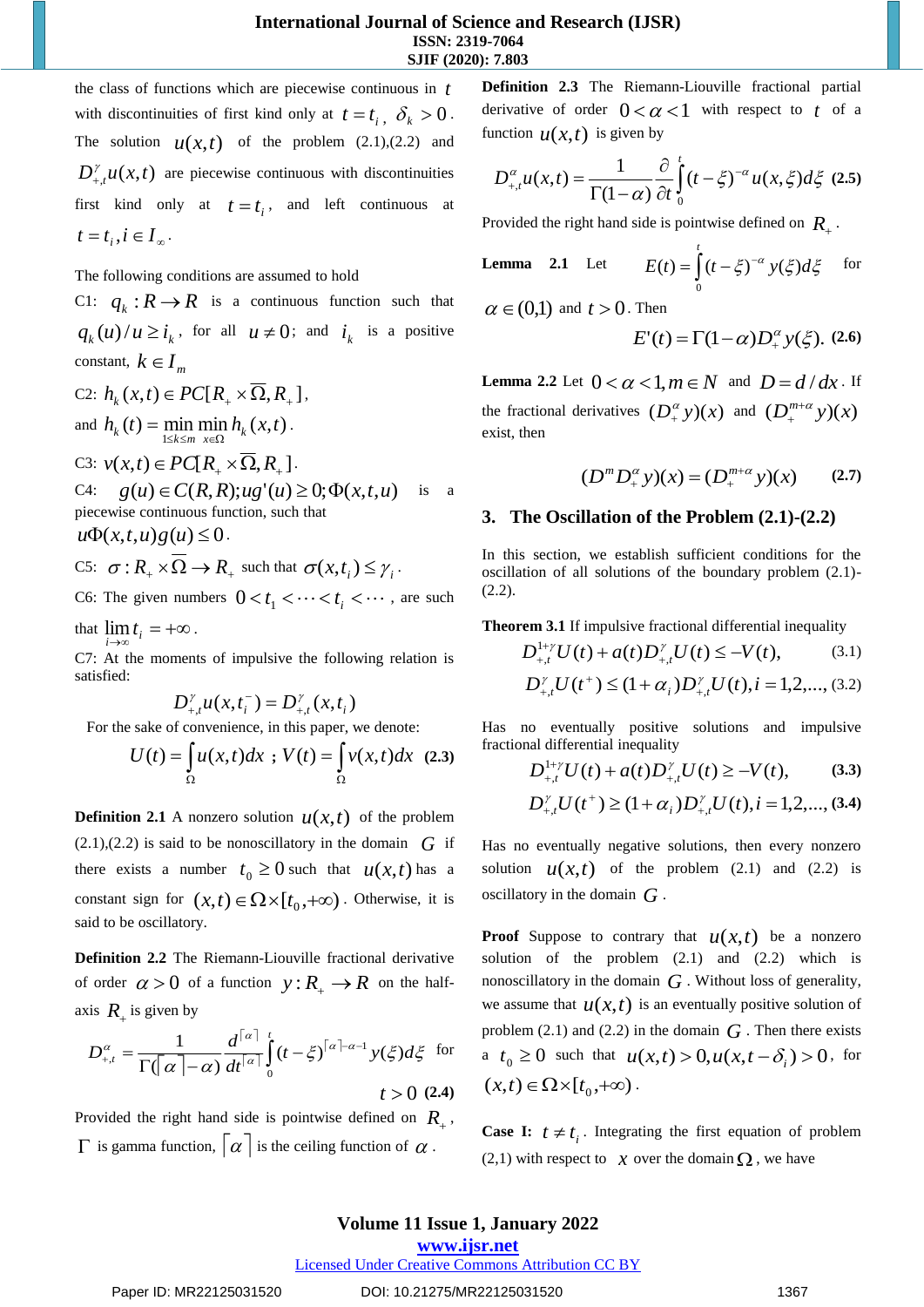**International Journal of Science and Research (IJSR) ISSN: 2319-7064**

**SJIF (2020): 7.803**

$$
\int_{\Omega} D_{+,t}^{1+\gamma} u(x,t) dx + a(t) \int_{\Omega} D_{+,t}^{\gamma} u(x,t) dx = b(t) \int_{\Omega} g(u(x,t)) \Delta u(x,t) dx
$$
\n
$$
- \int_{\Omega} \sum_{k=1}^{s} h_k(x,t) q_k (u(x,t-\delta_k)) dx - \int_{\Omega} v(x,t) dx
$$
\n(3.5)

By using Green's formula, combing boundary condition (2.2) and assumption (C4), we obtain

$$
\int_{\Omega} \sum_{k=1}^{n} \sum_{k=1}^{n} h_k(x, t) g_k(u(x, t - \delta_k)) dx - \int_{\Omega} v(x, t) dx
$$
  
\nboundary condition (2.2) and assumption (C4), we obtain  
\n
$$
\int_{\Omega} g(u) \Delta u(x, t) dx = \int_{\Omega} g(u) \frac{\partial u(x, t)}{\partial N} dx - \int_{\Omega} g'(u) |grad u|^2 dx
$$
(3.6)  
\n
$$
= \int_{\Omega} g(u) \Phi(x, t, u) dx - \int_{\Omega} g'(u) |grad u|^2 dx \le 0
$$
  
\n(C2), we have  
\n
$$
\int_{\text{min}}^{m} h_k(x, t) g_k(u(x, t - \delta_k)) dx \ge \sum_{k=1}^{m} h_k(t) \int_{\Omega} u(x, t - \delta_k) dx \ge 0, t \ge t_0
$$
(3.7)  
\n
$$
\int_{\text{min}}^{m} \sum_{k=1}^{n} h_k(x, t) g_k(u(x, t - \delta_k)) dx \ge \sum_{k=1}^{m} h_k(t) \int_{\Omega} u(x, t - \delta_k) dx \ge 0, t \ge t_0
$$
(3.7)  
\n
$$
\int_{\text{min}}^{m} \sum_{k=1}^{n} h_k(x, t) g_k(u(x, t - \delta_k)) dx \le \sum_{k=1}^{m} h_k(t) \int_{\Omega} u(x, t - \delta_k) dx \ge 0, t \ge t_0
$$
(3.9)  
\n
$$
\int_{\text{min}}^{m} \sum_{k=1}^{n} \int_{\Omega} u(x, t - \delta_k) dx \le (1 + \gamma_1) D_{x, t}^T \int_{\Omega} u(x, t_1) dx = (1 + \gamma_1) D_{x, t}^T U(t)
$$
(3.9)  
\n
$$
f(\tau) = D_{x, t}^T \int_{\Omega} u(x, t_1^+) dx \le (1 + \gamma_1) D_{x, t}^T \int_{\Omega} u(x, t_1) dx = (1 + \gamma_1) D_{x, t}^T U(t)
$$
(3.9)  
\n
$$
\int_{\text{total}}^{m} \sum_{k=1}^{m} \int_{\Omega} u(x, t_1^+) dx \le (1 + \gamma_1) D_{x, t}^T \int_{\Omega} u(x
$$

According to assumption  $(C1)$  and  $(C2)$ , we have

$$
\int_{\Omega} \sum_{k=1}^{m} h_k(x,t) q_k(u(x,t-\delta_k)) dx \geq \sum_{k=1}^{m} h_k(t) \int_{\Omega} u(x,t-\delta_k) dx \geq 0, t \geq t_0
$$
 (3.7)

And according to Lemma 2.2, combing (3.5) and (3.7), we can easily obtain

$$
D_{+,t}^{1+\gamma} U(t) + a(t)D_{+,t}^{\gamma} U(t) \le -\sum_{k=1} i_k h_k(t) \int_{\Omega} u(x, t - \delta_k) dx
$$
  

$$
\le -\sum_{k=1}^m i_k h_k(t) \int_{\Omega} u(x, t - \delta_k) - G(t) \le -G(t), t \ge t_0. \tag{3.8}
$$

 $t = t_i$ . Integrating the second equation of problem (2.1) with respect to  $\chi$  over the domain  $\Omega$ , and according to assumption (C5), we have

$$
D_{+t}^{\gamma}U(t_i^+) = D_{+t}^{\gamma} \int_{\Omega} u(x, t_i^+) dx \le (1 + \gamma_i) D_{+t}^{\gamma} \int_{\Omega} u(x, t_i) dx = (1 + \gamma_i) D_{+,t}^{\gamma} U(t)
$$
(3.9)

*t*

Thus impulsive fractional differential inequality (3.8) and (3.9) imply that the function  $t \neq t_i$  is an eventually positive solution of fractional impulsive differential inequality (3.1) and (3.2) which contradicts the conditions of the theorem.

On the other hand, if  $u(x,t)$  is an eventually negative solution of the problem  $(2.1)$  and  $(2.2)$  in the domain  $G$ , then using the similar method, we can easily obtain that  $t \neq t_i$  is an eventually negative solution of the fractional impulsive differential inequality (3.3) and (3.4) which contradicts the conditions of the theorem. The proof is completed.

#### **Lemma 3.1** Assume that

$$
\omega'(t) \le g_1(t)\omega(t) + g_2(t), t \neq t_k, t \ge t_0,
$$
  
\n
$$
\omega(t_k^+) \le (1 + a_k)\omega(t_k), k = 1, 2, \dots,
$$
  
\nWhere  $0 < t_1 < \dots < t_k < \dots$  and  $\lim_{k \to \infty} t_k = +\infty$ ;  
\n
$$
\omega \in PC^*[R_+, R] \colon g_1, g_2 \in [R_+, R]
$$
 and  $a_k$  are

constants. Then

$$
\omega(t) \leq \omega(t_0) \prod_{t_0 < t_k < t} (1 + a_k) \exp\left(\int_{t_0}^t g_1(s) ds\right)
$$
  
+ 
$$
\int_{t_0}^t \prod_{s < t_k < t} (1 + a_k) \exp\left(\int_s^t g_1(\sigma) d\sigma\right) g_2(s) ds, t \geq t_0
$$
 (3.11)

**Lemma 3.2** If  $U(t)$  is a solution of the impulsive fractional differential inequality (3.1) and (3.2) (or (3.3) and (3.4)), and

$$
E(t) = \int_{0}^{t} (t - \xi)^{-\gamma} U(\xi) d\xi, \text{ for } \gamma \in (0,1), \text{ and } t > 0.
$$
  
Then

$$
E'(t) = \Gamma(1 - \gamma)D_{+,t}^{\gamma}U(\xi).
$$
 (3.12)

**Theorem 3.1** If we assume, for some  $\zeta_2 > 0$ ,

$$
\int_{\xi_2}^{\infty} \exp\left(-\int_{t_0}^{t} a(\sigma)d\sigma\right) ds = \infty, \tag{3.13}
$$

Further we assume, for some  $\xi_1 > 0$ ,

$$
\limsup_{t \to \infty} \frac{\int_{\xi_1}^{t} \prod_{s < t_k < t} (1 + \gamma_i) \exp\left(-\int_s^t a(\sigma) d\sigma \right) V(s) ds}{\prod_{\xi_i < t_k < t} (1 + \gamma_i) \exp\left(-\int_{\xi_1}^t a(s) ds\right)} = \infty,
$$
\n(3.14)

And

$$
\lim_{t \to \infty} \inf \frac{\int_{\xi_1} \prod_{s < t_k < t} (1 + \gamma_i) \exp\left(-\int_s^t a(\sigma) d\sigma\right) V(s) ds}{\prod_{\xi_i < t_k < t} (1 + \gamma_i) \exp\left(-\int_{\xi_1}^t a(s) ds\right)} = -\infty,
$$
\n(3.15)

## **Volume 11 Issue 1, January 2022**

**www.ijsr.net**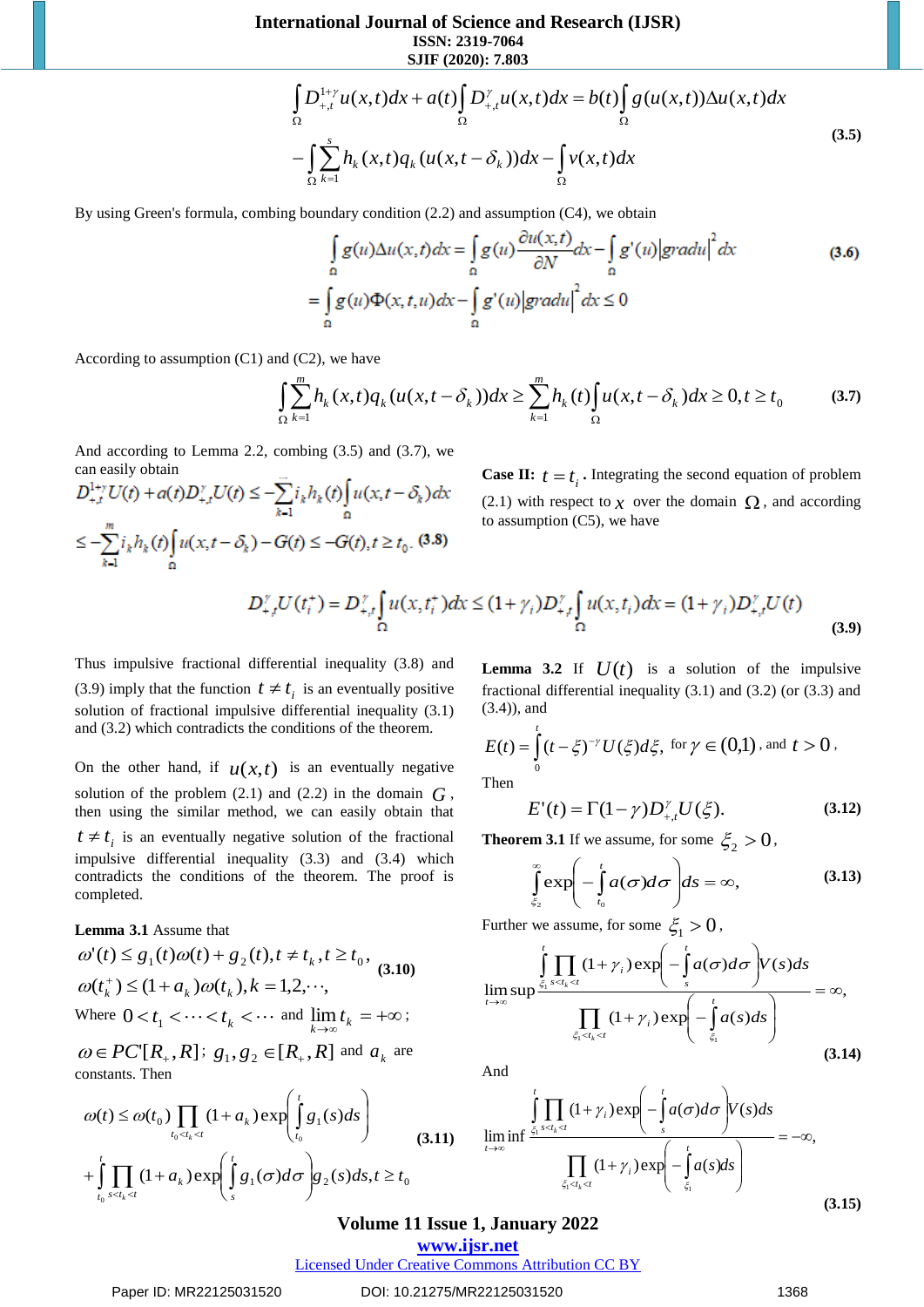**International Journal of Science and Research (IJSR) ISSN: 2319-7064 SJIF (2020): 7.803**

Then each nonzero solution of problem  $(2.1)$  and  $(2.2)$  is oscillatory in the domain *G* .

**Proof** To prove the theorem, it is sufficient to prove that the impulsive fractional differential inequality (3.1) and (3.2) has no eventually positive solutions, and the impulsive fractional differential inequality (3.3) and (3.4) has no eventually negative solutions. Suppose on contrary, the impulsive fractional differential inequality (3.1) and (3.2) has an eventually positive solution  $U(t)$ , then there exists

$$
\xi_1 > 0 \qquad \text{such} \qquad \qquad U(t) > 0,
$$
  

$$
U(t - \delta_k) > 0, V(t) > 0, t \ge \xi_1.
$$

Let

$$
w(x,t) = \exp\left(\int_{t_0}^t a(s)ds\right).
$$

By using lemma 2.2 and the impulsive fractional differential inequality (3.1), we obtain

$$
[(D_{+,t}^{\gamma}U)w(t)]' = (D_{+,t}^{\gamma}U)'(t)w(t) + a(t)(D_{+,t}^{\gamma}U)(t)w(t) \leq -V(t)w(t) < 0
$$

Thus  $(D_{+,t}^{\gamma}U)(t)w(t)$  is strictly decreasing for  $t \geq \xi_1$ and is eventually of constant sign. Since  $w(t) > 0$ , for  $t \geq \xi_1$ , we see that  $(D_{+,t}^{\gamma}U)(t)$  is eventually of constant sign. Then,  $(D_{+,t}^{\gamma}U)(t) > 0$  for  $t \geq \xi_1$ . Otherwise,  $(D_{+,t}^{\gamma}U)(t) < 0$  for  $t \geq \xi_1$ , there exists  $\xi_2 \in [\xi_1, \infty)$ , such that  $(D_{+,t}^{\gamma}U)(\xi_2)w(\xi_2) < 0$ .

Since  $(D_{+,t}^{\gamma}U)(t)w(t)$  is strictly decreasing for  $t \geq \xi_1$ , so  $(D_{+,t}^{\gamma}U)(t)w(t) < (D_{+,t}^{\gamma}U)(\xi_2)w(\xi_2) = C < 0$ for  $t \geq \xi_2$ . From Lemma 3.2, we have

$$
\frac{E^{'}(t)}{\Gamma(1-\gamma)} = (D^{y}_{+,t}U)(t) < C \exp\left(-\int_{t_0}^t a(s)ds\right), t \geq \xi_2
$$

Integrating from  $\zeta_2$  to t, we obtain

$$
E(t) < E(\xi_2) + \Gamma(1-\gamma)C \int\limits_{\xi_2}^t \exp(-\int\limits_{t_0}^t a(\sigma)d\sigma)ds.
$$

Letting  $t \to \infty$ , and using condition (3.13), we get  $\lim E(t) = -\infty$ , which is contradiction to the fact that  $\rightarrow \infty$ *t*  $E(t) > 0$ . Hence  $(D_{+,t}^{\gamma}U)(t) > 0$  for  $t \geq \xi_1$ . Let

 $\omega(t) = (D_{+,t}^{\gamma} U)(t)$ . From Lemma 2.2 and impulsive fractional differential inequality (3.1) and (3.2), we have

$$
\omega'(t) \le -a(t)\omega(t) - V(t) \ge t_0, t \ne t_t,
$$

$$
\omega(t^+) \le (1 + \gamma_i)\omega(t_i).i = 1, 2, \cdots.
$$
  
By using Lemma 3.1, we have

$$
\omega(t) \leq \omega(\xi_1) \prod_{\xi_1 < t_k < t} (1 + \gamma_i) \exp\left(\int_{\xi_1}^t a(s) ds\right)
$$

$$
\xi_{i} < t \qquad \qquad (\xi_{i} < t) - \int_{\xi_{i}}^{t} \prod_{s < t_{k} < t} (1 + \gamma_{i}) \exp \left( \int_{s}^{t} a(\sigma) d\sigma \right) V(s) ds
$$

By using condition (3.14) and taking  $t \rightarrow \infty$ , it follows from above equation

$$
\lim_{t\to\infty}\inf\frac{\int_{\xi_1}^t\prod_{s
$$

Which contradicts  $\omega(t) > 0$ .

Secondly, suppose on contrary that the impulsive fractional differential inequality (3.3) and (3.4) has an eventually positive solution  $U(t)$ , then there exists  $\xi_1 > 0$  such that  $U(t) < 0$ ,  $U(t - \delta_k) < 0$ ,  $V(t) < 0$ ,  $t \ge \xi_1$ . Then using similar methods, according the condition (3.15) and taking  $t \rightarrow \infty$ , we can obtain

$$
\limsup_{t\to\infty}\frac{\int_{\xi_1}^t\prod_{s
$$

Which contradicts  $\omega(t) < 0$ . This completed the proof.

## **4. Examples**

In this section, we provide two examples to illustrate results.

**Example 4.1** Consider the following problem

$$
\begin{cases}\n\int_{\frac{3}{4},u(x,t)+\frac{1}{t}}^{\frac{2}{3}} D_{+,t}^{\frac{2}{3}} u(x,t) = e^{-t} u^2(x,t) \Delta u(x,t) - \\
(x^2 + t^2 + 1) u(x,t - \frac{2\pi}{3}) e^{\left[ u(x,t - \frac{2\pi}{3}) \right]^2} - t \cos x, t \neq t_i, \\
\int_{\frac{2}{4},u(x,t_i^+) - \sum_{+,t}^{\frac{2}{3}} u(x,t_i^-) = t_i^{-3} \cos x D_{+,t}^{\frac{2}{3}} u(x,t_i), t = t_i.\n\end{cases}
$$
\n(4.1)

# **Volume 11 Issue 1, January 2022**

 $\bigg)$ 

**www.ijsr.net**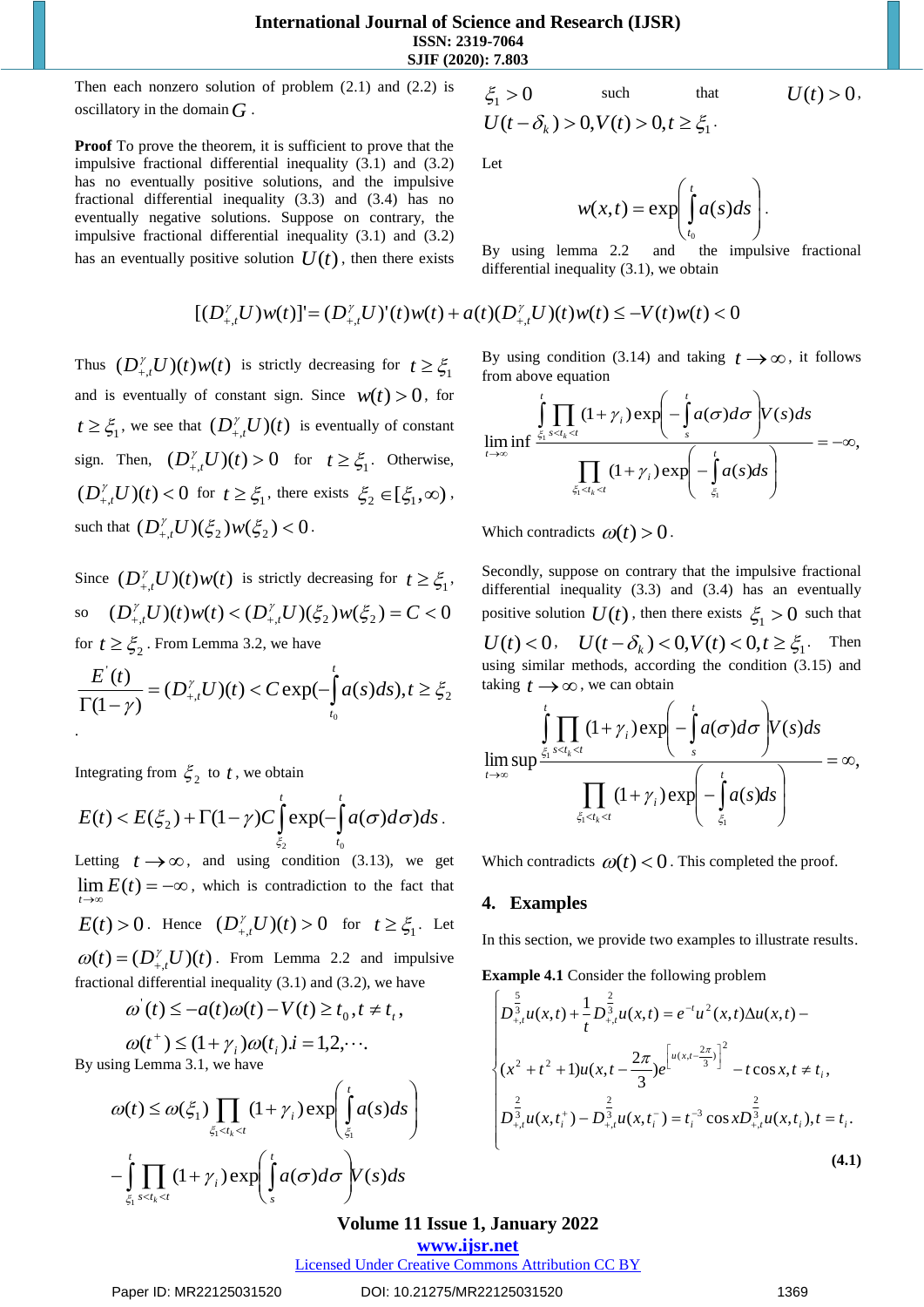With the boundary condition

$$
\frac{\partial u(x,t)}{\partial N} = \Phi(x,t,u(x,t)) = -u^3(x,t), (x,t) \in R_+ \times \partial \Omega, t \neq t_i.
$$
\n(4.2)

Here

$$
\gamma = \frac{2}{3}, \Omega = (0, \frac{\pi}{2}), m = 1, a(t) = \frac{1}{t}, b(t) = e^{-t}, g(u) = u^2, h_1(x, t) = x^2 + t^2 + 1,
$$
  

$$
q_1(u) = ue^{u^2}, \delta_1 = \frac{2\pi}{3}, v(x, t) = t \cos x, \sigma(x, t) = t_1^{-3} \cos x, \gamma_i = t_i^{-3}, (x, t) \in (0, \frac{\pi}{2}) \times R_+.
$$

We can easily see that

$$
\int_{\xi_2}^{\infty} \exp(-a(\sigma)d\sigma)ds = \int_{\xi_2}^{\infty} \exp(-\int_{t_0}^{t} \frac{1}{\sigma}d\sigma)ds = \int_{\xi_2}^{\infty} \frac{t_0}{t}dt = \infty,
$$

$$
\lim_{t \to \infty} \sup \frac{\int_{\xi_1}^t \prod_{s < t_k < t} (1 + \gamma_i) \exp\left(-\int_s^t a(\sigma) d\sigma\right) V(s) ds}{\prod_{\xi_i < t_k < t} (1 + \gamma_i) \exp\left(-\int_{\xi_1}^t a(s) ds\right)} = \infty,
$$

The conditions of theorem 3.2 are satisfied, thus every solution of the problem (4.1) and (4.2) oscillates.

**Example 4.2** Consider the following problem

$$
\begin{cases}\nD_{+,t}^{\frac{8}{5}}u(x,t) + \frac{1}{t+1}D_{+}^{\frac{3}{5}}u(x,t) = e^{-t}u^{2}(x,t)\Delta u(x,t) - \\
\frac{t^{2}}{2}u(x,t - \frac{2\pi}{3})e^{\left[u(x,t - \frac{2\pi}{3})\right]^{2}} - t\cos x, t \neq t_{i}, \\
D_{+,t}^{\frac{3}{5}}u(x,t_{i}^{+}) - D_{+,t}^{\frac{3}{5}}u(x,t_{i}^{-}) = t_{i}^{-3}\cos xD_{+,t}^{\frac{3}{5}}u(x,t_{i}), t = t_{i}.\n\end{cases}
$$

$$
\lim_{t\to\infty}\inf\frac{\int_{\xi_1}^t\prod_{s
$$

**(4.3)**

With the boundary condition

$$
\frac{\partial u(x,t)}{\partial N} = \Phi(x,t,u(x,t)) = -u^3(x,t), (x,t) \in R_+ \times \partial \Omega, t \neq t_i.
$$
\n(4.4)

Here

$$
\gamma = \frac{3}{5}, \Omega = (0, \frac{\pi}{2}), m = 1, a(t) = \frac{1}{t+1}, b(t) = e^{-t}, g(u) = u^2, h_1(x, t) = \frac{t^2}{2},
$$
  

$$
q_1(u) = ue^{u^2}, \delta_1 = \frac{2\pi}{3}, v(x, t) = t\cos x, \sigma(x, t) = t_1^{-3}\cos x, \gamma_i = t_i^{-3}, (x, t) \in (0, \frac{\pi}{2}) \times R_+.
$$

We can easily see that

$$
\int_{\xi_2}^{\infty} \exp(-a(\sigma)d\sigma)ds = \int_{\xi_2}^{\infty} \exp(-\int_{t_0}^{t} \frac{1}{\sigma+1} d\sigma)ds = \int_{\xi_2}^{\infty} \frac{t_0+1}{t+1} dt = \infty,
$$
\n
$$
\lim_{t \to \infty} \sup_{\xi_1 \le t_k \le t} \frac{\int_{\xi_1}^{t} \prod_{s \le t_k \le t} (1+\gamma_i) \exp(-\int_{s}^{t} a(\sigma)d\sigma}{\prod_{t \to \infty} (1+\gamma_i) \exp(-\int_{\xi_1}^{t} a(\sigma)d\sigma} \Bigg)V(s)ds
$$
\n
$$
= \infty, \qquad \lim_{t \to \infty} \inf_{\xi_1 \le t_k \le t} \frac{\int_{\xi_1 \le t_k \le t} (1+\gamma_i) \exp(-\int_{s}^{t} a(\sigma)d\sigma}{\prod_{\xi_1 \le t_k \le t} (1+\gamma_i) \exp(-\int_{\xi_1}^{t} a(s)ds)} = -\infty,
$$
\nThe conditions of theorem 3.2 are satisfied, thus ever

And

The conditions of theorem 3.2 are satisfied, thus every solution of the problem (4.3) and (4.4) oscillates.

# **Volume 11 Issue 1, January 2022**

#### **www.ijsr.net** Licensed Under Creative Commons Attribution CC BY

Paper ID: MR22125031520 DOI: 10.21275/MR22125031520